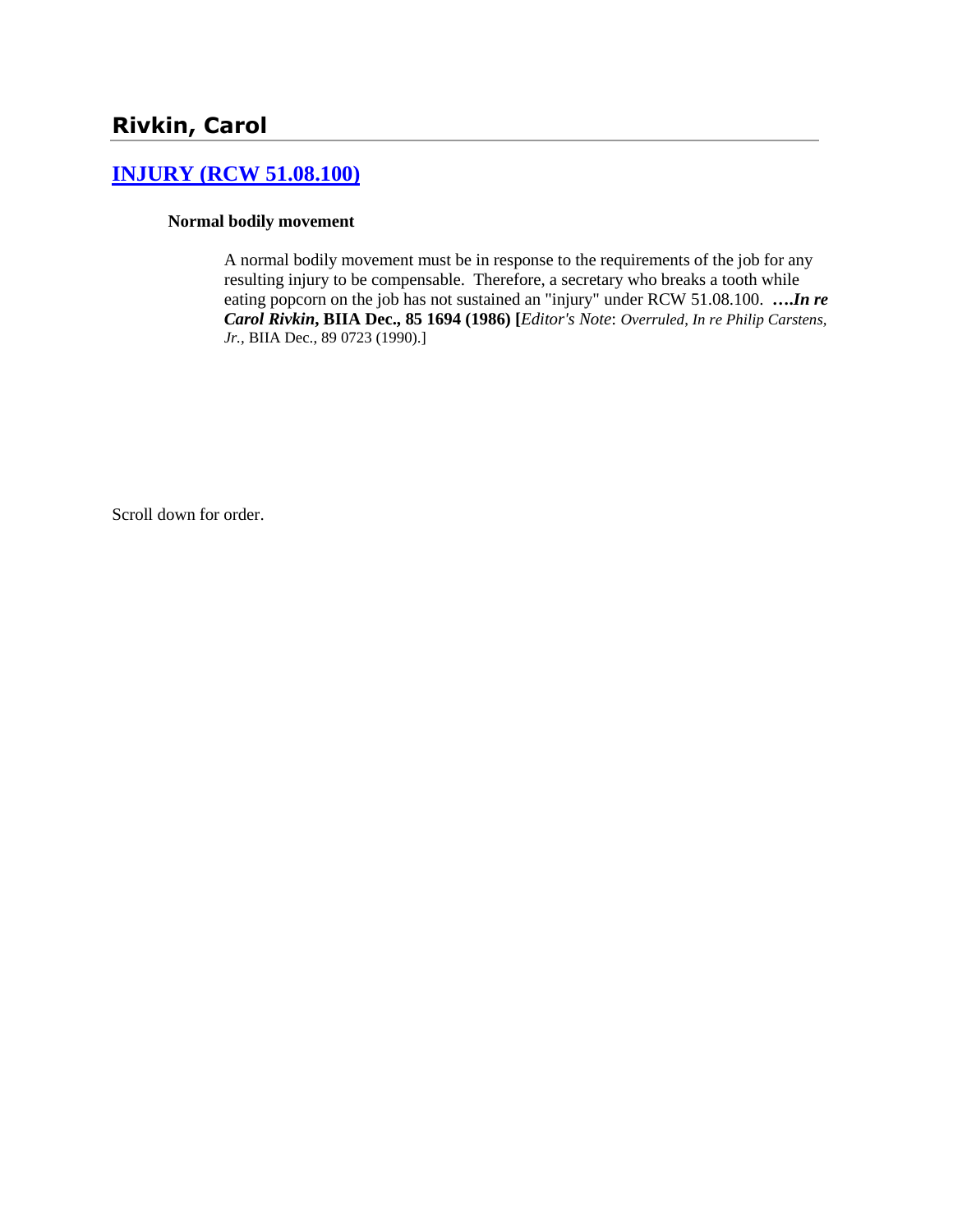### **BEFORE THE BOARD OF INDUSTRIAL INSURANCE APPEALS STATE OF WASHINGTON**

**)**

**IN RE: CAROL A. RIVKIN ) DOCKET NO. 85 1694**

**CLAIM NO. J-581556 ) DECISION AND ORDER**

APPEARANCES:

Claimant, Carol A. Rivkin, Pro se

Employer, Stafford, Frey & Mertel, by Ruth Gamasche, Legal Intern (withdrawn)

Department of Labor and Industries, by The Attorney General, per John R. Wasberg, Assistant

This is an appeal filed by the claimant on July 5, 1985 from an order of the Department of Labor and Industries dated May 30, 1985, which rejected the claim for the reason that the claimant's condition was not the result of an industrial injury as defined by the Industrial Insurance Laws. **AFFIRMED**.

### **DECISION**

Pursuant to RCW 51.52.104 and RCW 51.52.106, this matter is before the Board for review and decision on a timely Petition for Review filed by the Department of Labor and Industries to a Proposed Decision and Order issued on November 19, 1985 in which the order of the Department dated May 30, 1985 was reversed, and the claim remanded to the Department with direction to accept the claim and thereafter to take such action as is indicated or required by law.

The issue: Does a broken tooth sustained on the job by an employee from chewing popcorn supplied by the employer as a job amenity qualify as an "injury" under the Act?

As noted by the parties and recognized by the Proposed Decision and Order, two cases appertain, to wit, Flynn v. Department of Labor and Industries, 188 Wash. 346 (1936), and Longview Fibre v. Weimer, 95 Wn. 2d 583 (1981). These cases are not inapposite; Weimer does not overrule the principle of Flynn; and the rule of law which emerges from the holdings in these two cases taken together, may be stated as follows: A physical condition which results solely from the performance of a normal bodily function or movement does not qualify as an "injury" under the Act (Flynn), unless such normal bodily function or movement was made in response to a requirement of the job (Weimer).

In Flynn, the normal bodily functions consisted of breathing and swallowing tobacco, neither of which had any direct relationship to the job, and the claim of injury for a fatal heart attack resulting